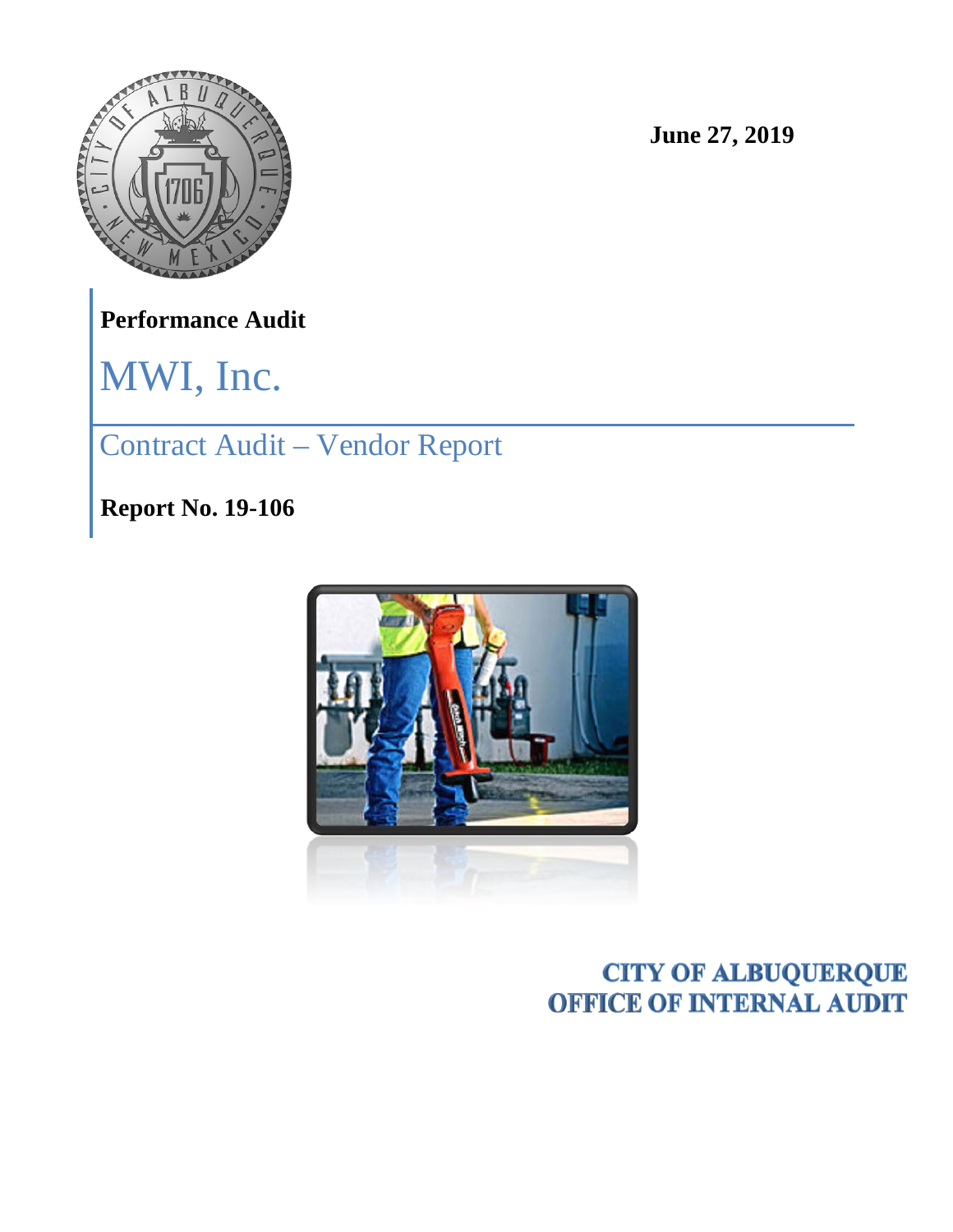#### PERFORMANCE AUDIT REPORT MWI, INC. – CONTRACT AUDIT CITYWIDE VENDOR REPORT REPORT NO. 19-106

| <b>TABLE OF CONTENTS</b>                                                                                                      | PAGE NO.       |
|-------------------------------------------------------------------------------------------------------------------------------|----------------|
| <b>Executive Summary</b>                                                                                                      | 1              |
| Introduction                                                                                                                  |                |
| Findings:                                                                                                                     |                |
| MWI Should Ensure That it Bills in Full for all Work Performed and<br>$1_{-}$<br>in Conformance with the Contract.            | 2              |
| 2. MWI Should Ensure That Employees Performing Line Location<br>Services Possess a Valid New Mexico State Electrical License. | $\overline{A}$ |
| Conclusion                                                                                                                    | 5              |
| Appendix A – Objectives, Scope, Limitations, and Methodology                                                                  | 7              |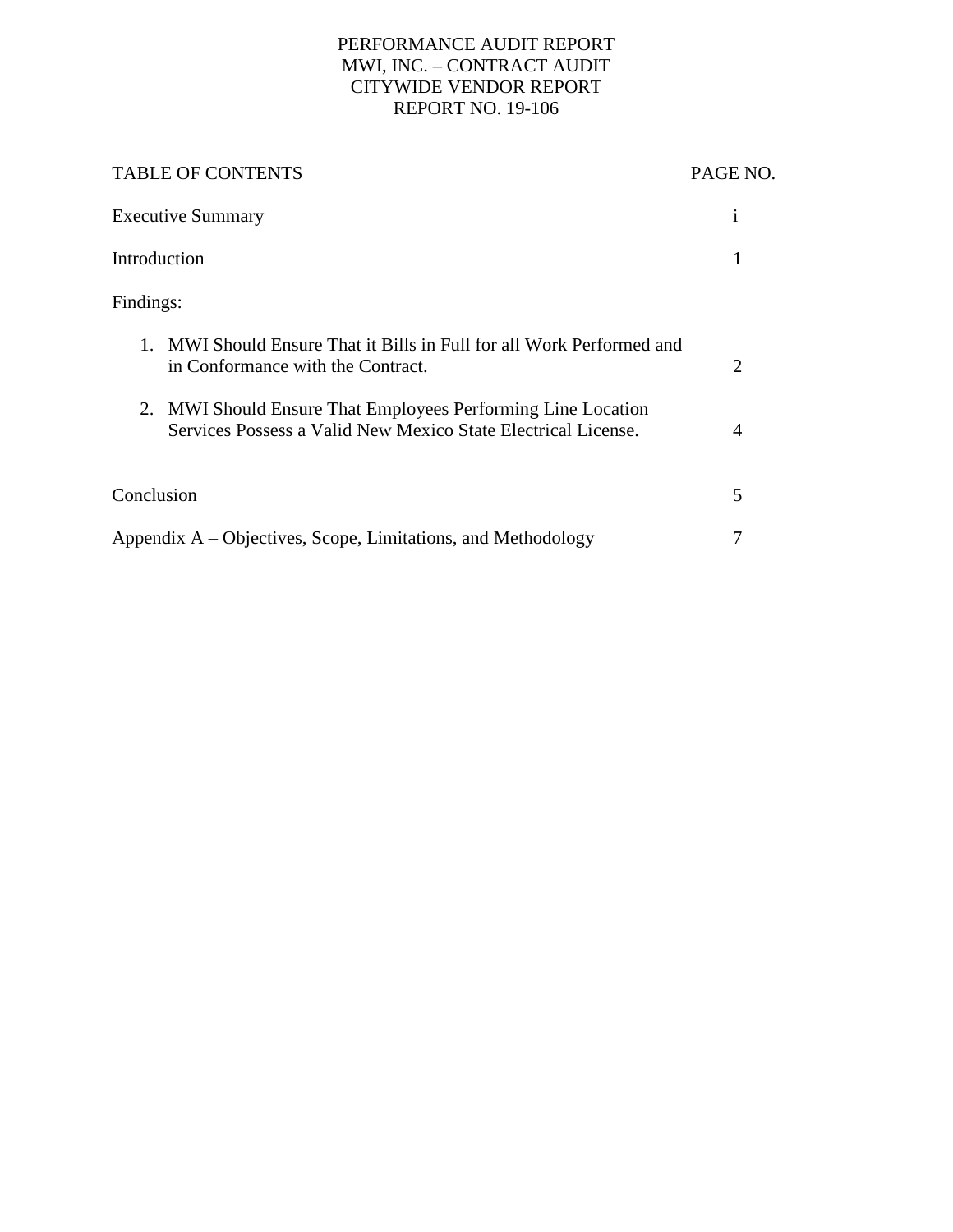# *City of Albuquerque - Office of Internal Audit*

### MWI, Inc.

Citywide Vendor Audit **June 27, 2019** Audit #19-106

The purpose of this audit was to review and report on MWI, Inc.'s contract and billing compliance for the period May 2016 through August 2018.

### *Executive Summary*

The Office of Internal Audit (OIA) conducted a citywide vendor audit of MWI, Inc. (MWI). The City paid MWI approximately \$1.6 million during the term of the contract.

MWI is a locally owned company that was founded in 2007 and specializes in the installation, upgrade, and maintenance of traffic signals, roadway lighting, and intelligent transportation systems.

MWI is not billing in accordance with the City contract. The following billing issues were identified during the audit:

- Under billings for line location services, and
- Non-submission of utility spotting request information.

Under billings for spotting request tickets and the number of feet marked at line location sites were noted during the audit. The inclusive undercharge estimate for the audit period is \$89,712.

MWI is also not submitting the NM811 utility spotting request information when billing the City. The contract states that the billing for utility spotting activities performed by the contractor must be accompanied by proof of receipt and mandates the inclusion of specific billing details. The specific details are intended to help the City verify the accuracy of billing submissions.

In addition, an unlicensed MWI employee is performing line location services for the City. The contract states, "All employees of the contractor who will perform related work must have a valid New Mexico State Electrical License."

MWI agrees with the audit findings and has implemented all associated recommendations.

**Recommendations** • • •

MWI, Inc. should:

- Ensure that they accurately bill the City for all line location services;
- Consider submitting invoices for unbilled line location services;
- Provide the NM811 utility spotting request information for each ticket when billing the City or work with the City to determine what information may be provided to verify the accuracy of line location billings; and
- Ensure that all employees who perform line location services for the City possess a valid New Mexico State Electrical License.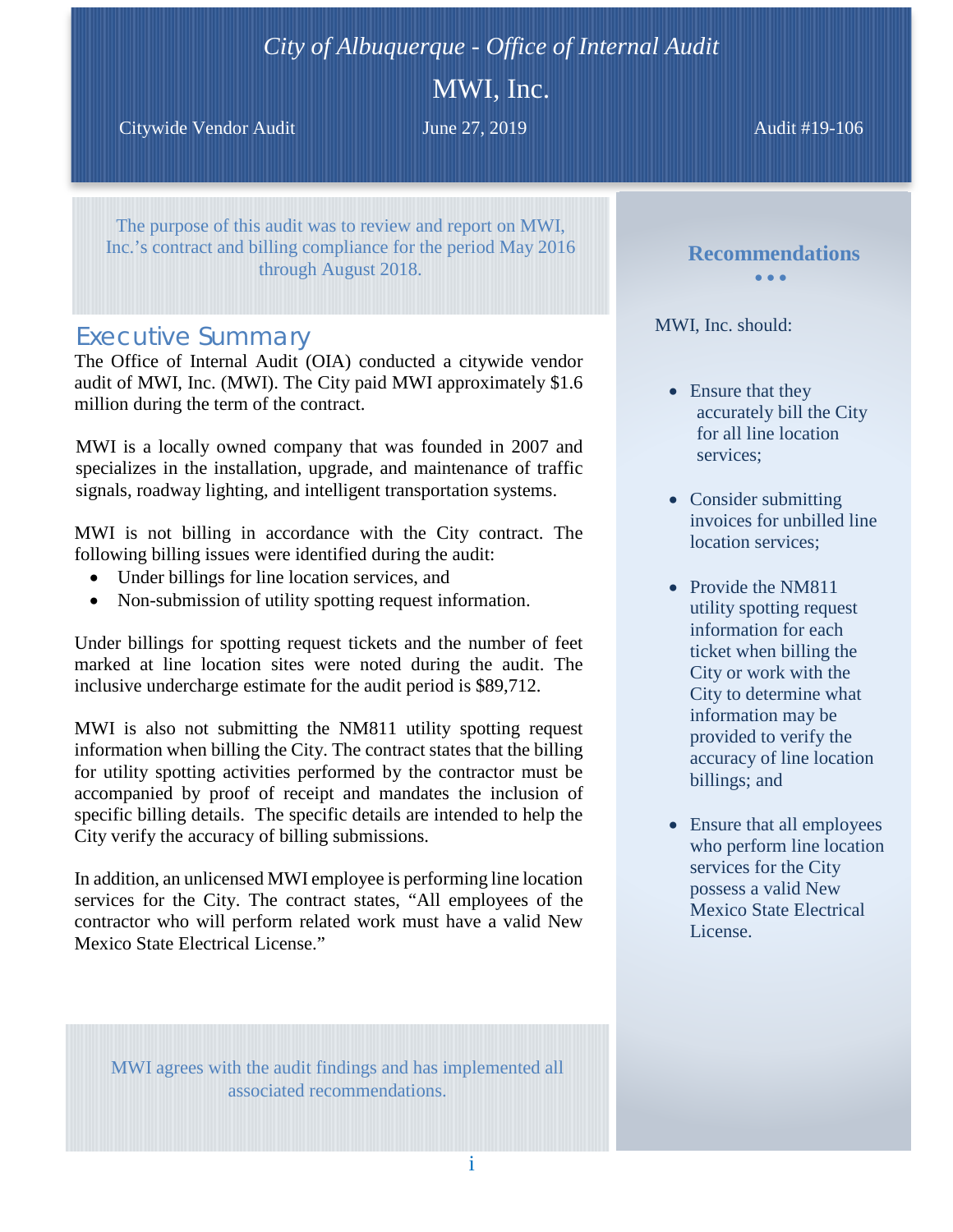

# City of Albuquerque

*Office of Internal Audit*

June 27, 2019

Accountability in Government Oversight Committee P.O. Box 1293 Albuquerque, New Mexico 87103

Audit: Vendor Audit - Citywide MWI, Inc. Audit No. 19-106

#### **FINAL – Vendor Report**

# INTRODUCTION

The Office of Internal Audit (OIA) conducted a citywide vendor audit of MWI, Inc. (MWI). Vendor audits are included in OIA's fiscal year (FY) 2019 audit plan and MWI was selected. Information pertaining to the audit objectives, scope and methodology can be found in **Appendix A**.

MWI is a locally owned company that was founded in 2007 and specializes in the installation, upgrade, and maintenance of traffic signals, roadway lighting, and intelligent transportation systems. The audited contract began on May 16, 2016 and extended through August 4, 2018.

The City of Albuquerque (City) contracts with MWI to provide line location services for New Mexico 811 (NM811) calls placed throughout the City. NM811 is a communication medium between citizens and businesses, and the various utility companies with cables and other facilities buried underground. NM811 dispatches locators from the utility companies to mark the buried lines before any digging occurs. In order to expedite the procurement process, the City used the State of New Mexico's price agreement No. 40-805-14-11630 to contract with MWI.

The City's line location service contract with MWI began on May 16, 2016 and ended August 4, 2018. The City paid MWI approximately \$1.6 million during the term of the contract. The City's Department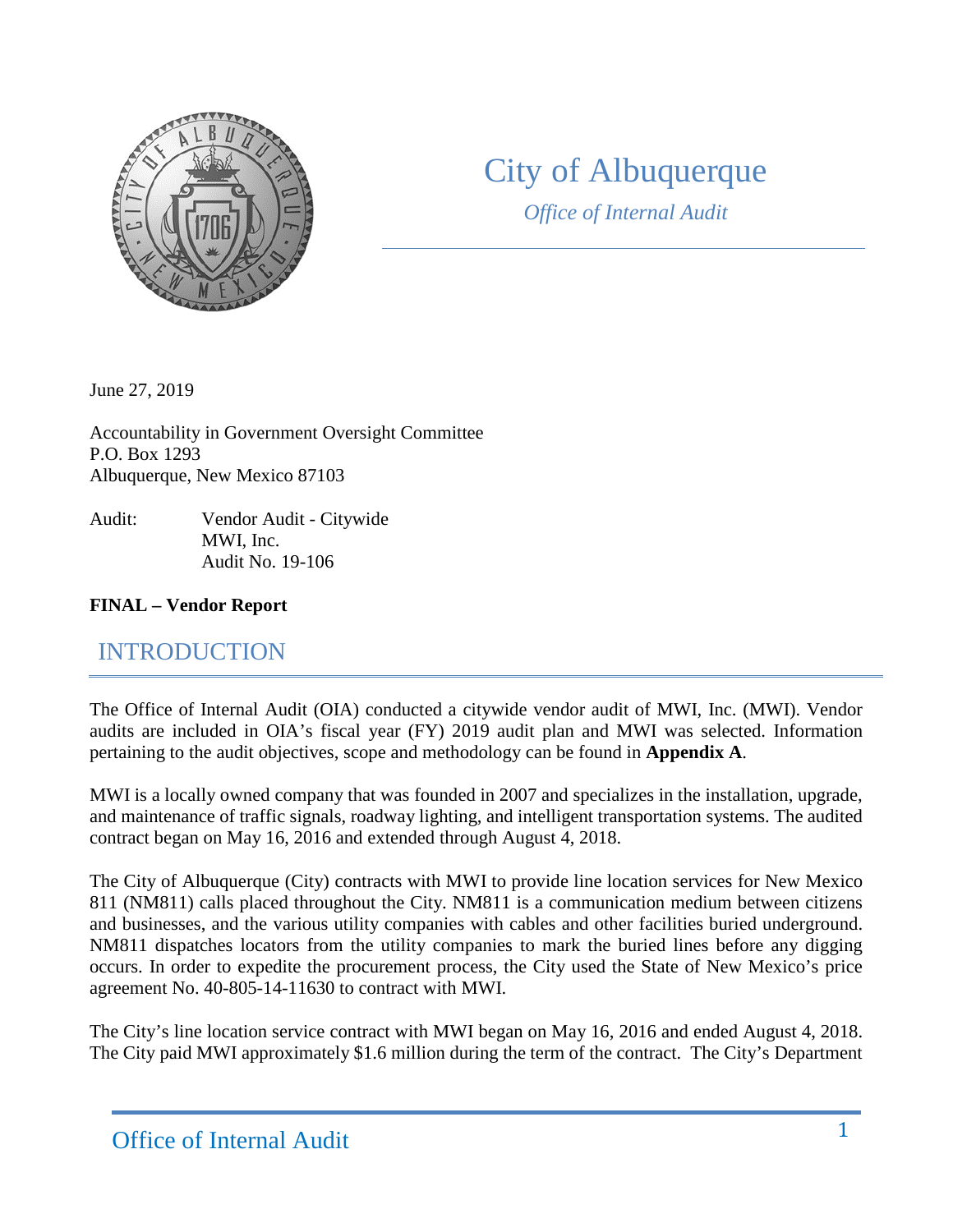of Municipal Development (DMD) provides contract oversight and also reviews and approves all MWI invoices.

All line location spotting request tickets within the City boundaries are dispatched to MWI by NM811. From the time the spotting request ticket is received, MWI has forty-eight hours to clear the ticket for non-emergency requests and two hours to clear an emergency requests. Once MWI receives a spotting request ticket, research is performed to determine if underground utility lines are at the location. If MWI's research determines there are no underground utility lines at the location, MWI documents the results of their research and clears the open ticket on the NM811 system. If MWI's research identifies that there are underground utility lines, an MWI employee goes to the location and locates, marks the lines, and then clears the open ticket as marked on the NM811 system.

Under the contract MWI is authorized to charge \$30 per ticket for the line location review to determine if utility lines are present at the location and an additional \$60 per ticket plus \$1 per foot marked if they have to mark the underground utility location on site.

### FINDINGS

*The following findings address areas that OIA believes could be improved by the implementation of the related recommendations.*

1. MWI SHOULD ENSURE THAT IT BILLS IN FULL FOR ALL WORK PERFORMED AND IN CONFORMANCE WITH THE CONTRACT.

MWI is not billing in accordance with the City contract. The following billing issues were identified during the audit and are further explained in the following subsections:

- Under billings for line location services, and
- Non-submission of utility spotting request information.

#### **Under billings for Line Location Services**

Sixty-three percent (63%) of invoices reviewed contained under billings for line location services. From a statistical random sample of 19 invoices, 12 invoices contained 80 unbilled spotting request tickets. Applying the error rate of 1.725 percent (80/4,638 sample population) to the inclusive billed ticket population, the estimated undercharge for the audit period is \$11,089 (1.725%\*21,430\*\$30).

MWI also under billed the City for the number of feet marked at line location sites. From a statistical random sample of 24 feet marked tickets, MWI did not bill the City for 424 of feet marked. MWI charges \$1 per foot marked. Applying the error rate of 12.888 percent (424/3,290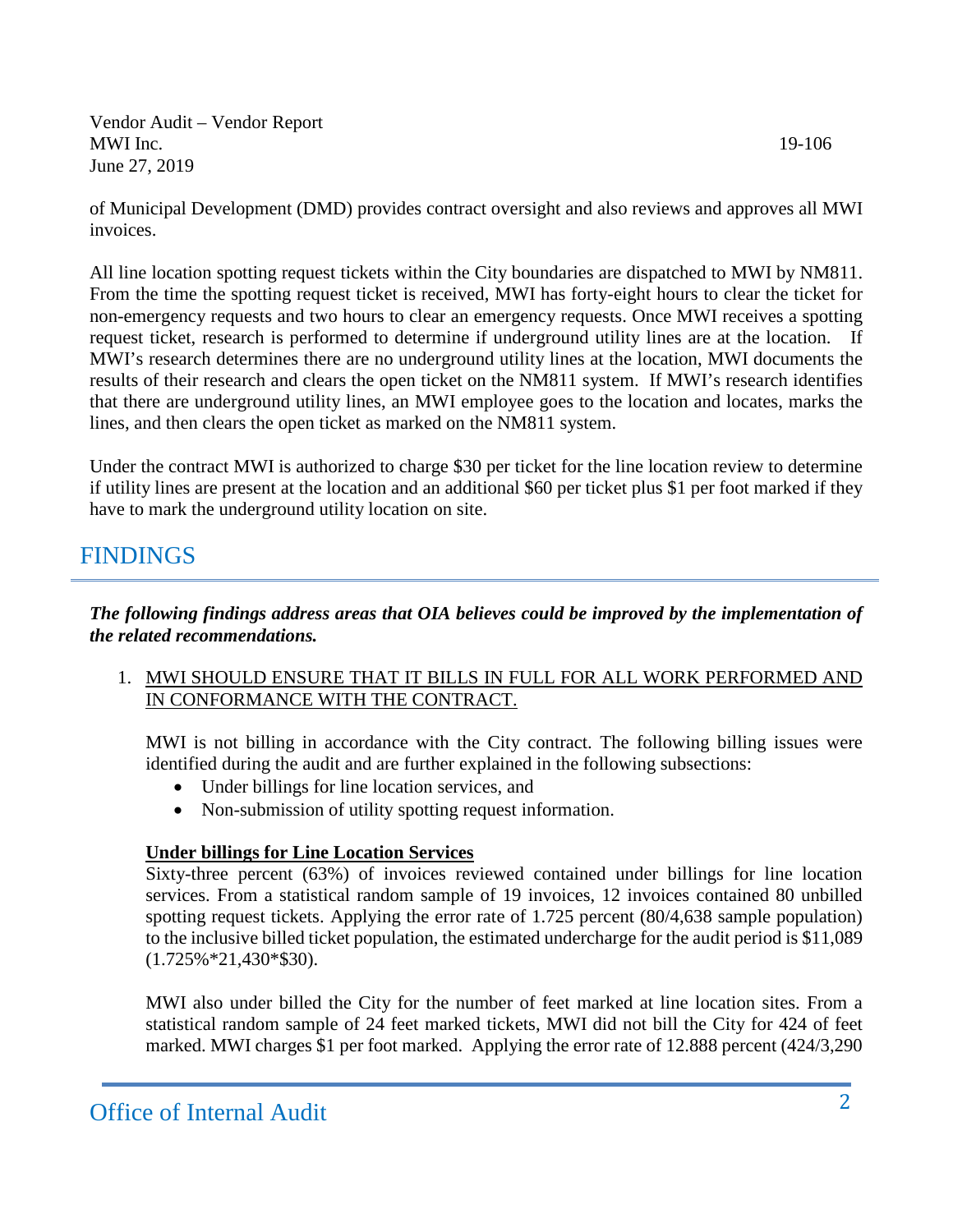sample population) to the total feet marked population, the estimated undercharge for the audit period is \$78,623 (12.888%\*610,047\*\$1). Section 29 of the contract states, "The Contractor shall submit an accurate invoice for each purchase."

MWI is aware that it occasionally under bills the City. MWI stated that there are occasionally repeat or previously marked services tickets that it does not charge the City for and believes this helps maintain a good working relationship with the City.

#### **Non-Submission of Utility Spotting Request Information**

MWI is not submitting the NM811 utility spotting request information when billing the City. The contract states that the billing for utility spotting activities performed by the contractor must be accompanied by proof of receipt from NM811. The request must detail the following:

- Date and time of receipt,
- Date and time of response,
- Date and time of completion,
- Field location of requested spotting,
- Originator of spotting request,
- Work performed to obtain clearance (survey and map review, or field survey), and
- When performed results of the field survey.

MWI management stated that they have not provided the information because the City has never requested the documentation. If complete documentation is not submitted and verified, MWI could incorrectly charge the City for line location services.

#### RECOMMENDATIONS

MWI should:

- Ensure that it accurately bills the City for all line location services.
- Consider submitting invoices for unbilled line location services.
- Provide the NM811 utility spotting request information for each ticket when billing the City **or** work with the City to determine what information may be provided to verify the accuracy of line location billings.

#### RESPONSE FROM MWI

*"MWI, Inc. felt justified for the under billings for various reasons explained to the OIA; however, hence forward MWI, Inc. will bill in full for all services performed under the contract. Also, MWI, Inc. submitted said documents upon inception but was informed by COA that the documents were not necessary. Also, COA does have access to the NM811 tickets so MWI, Inc. didn't see the need to duplicate efforts or create unnecessary work. Hence forward, MWI, Inc. will work closely with the COA to determine the appropriate documents to submit to ascertain billings are accurate."*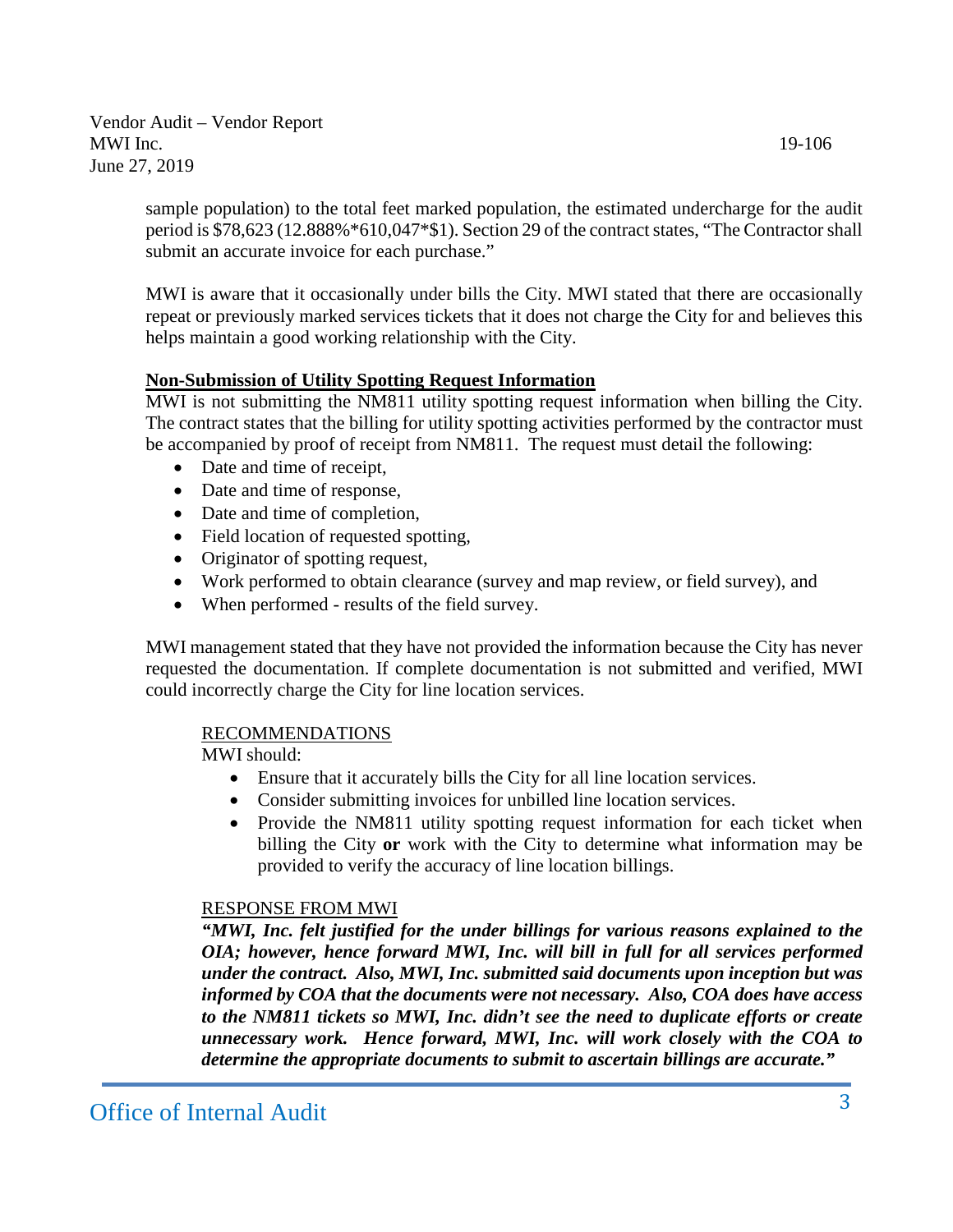#### ESTIMATED COMPLETION DATES

*"MWI, Inc. already has implemented the above recommendations and have been billing the COA for all work performed and is diligently working with the COA on the appropriate documentation to submit upon billing."*

#### 2. MWI SHOULD ENSURE THAT EMPLOYEES PERFORMING LINE LOCATION SERVICES POSSESS A VALID NEW MEXICO STATE ELECTRICAL LICENSE.

An unlicensed MWI employee is performing line location services for the City. The contract states, "All employees of the contractor who will perform related work must have a valid New Mexico State Electrical License." MWI currently has one licensed and one unlicensed locator who respond to spotting requests.

MWI believes that an experienced employee under a licensed electrician's oversight is adequate and was unaware of the contract language. The City was unaware that there was another unlicensed MWI employee performing line location services.

Work performed by an unlicensed employee is considered non-compliance with the contract and could lead to contract termination. In addition, unlicensed work increases the liability risk for MWI and the City should any issues arise from the work performed. For example, significant liability may be assigned if an individual hits an unidentified electrical power line but was assured that no line existed by a non-licensed employee.

#### RECOMMENDATION

MWI should ensure that all employees who perform line location services for the City possess a valid New Mexico State Electrical License.

#### RESPONSE FROM MWI

*"Employee not licensed always had oversight and guidance from individuals that were licensed at MWI, Inc. Hence forward, all line locating and spotting work will be performed by a licensed individual."*

#### ESTIMATED COMPLETION DATE

*"Line locating and spotting services are now being performed by an individual with a New Mexico State Electrical License."*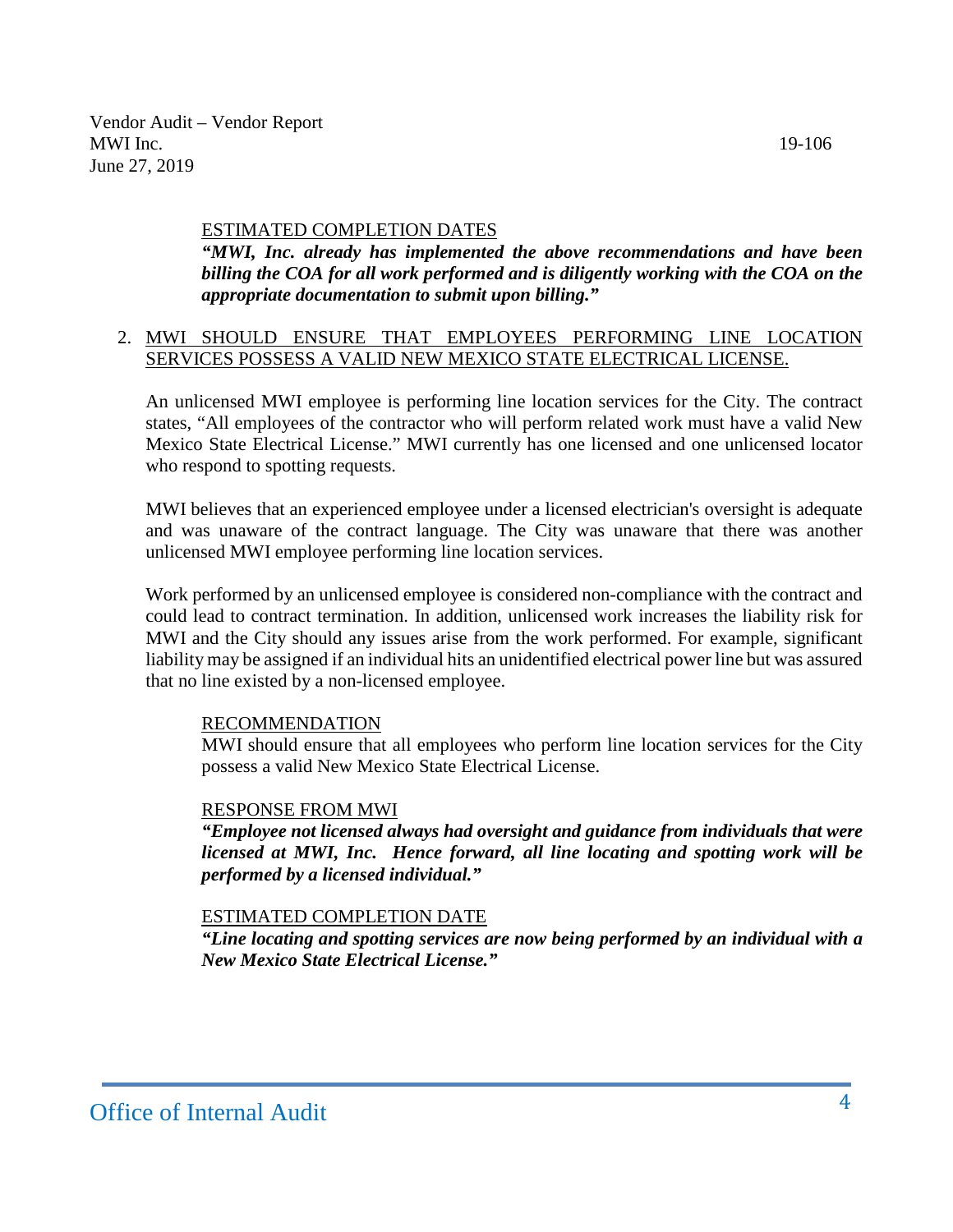## **CONCLUSION**

Invoice accuracy and contract compliance are key requirements of City vendors. The billing and employee license issues addressed in the report will help MWI improve and strengthen its contract compliance and relationship with the City.

We greatly appreciate the assistance, involvement, and cooperation of MWI's management and staff. Their time, assistance, involvement and cooperation are greatly appreciated.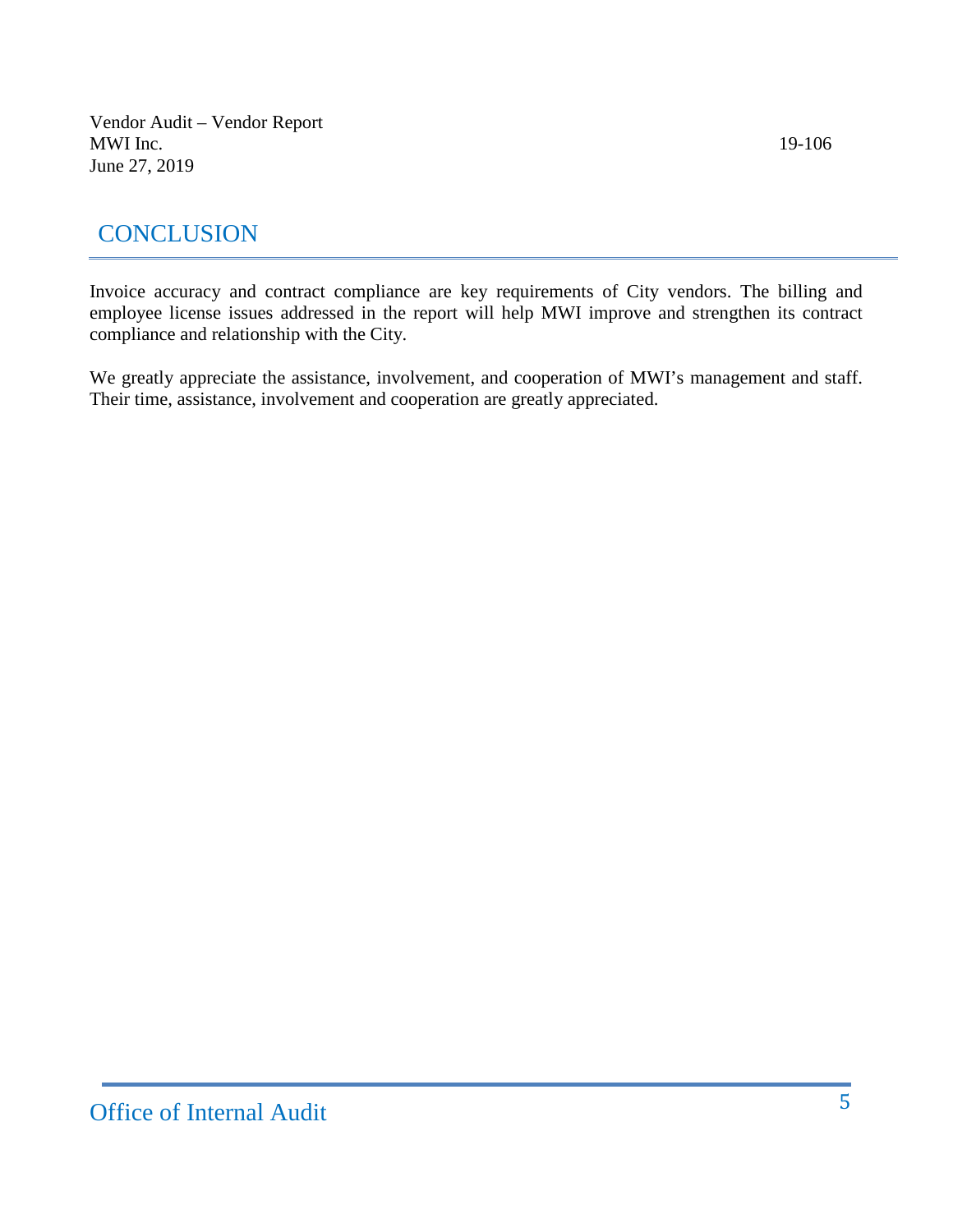REVIEWED:

\_\_\_\_\_\_\_\_\_\_\_\_\_\_\_\_\_\_\_\_\_\_\_\_\_\_\_\_\_\_\_\_\_\_\_ Lawrence L. Davis, Internal Audit Manager Office of Internal Audit

#### APPROVED: APPROVED FOR PUBLICATION:

\_\_\_\_\_\_\_\_\_\_\_\_\_\_\_\_\_\_\_\_\_\_\_\_\_\_\_\_\_\_\_\_\_\_\_ \_\_\_\_\_\_\_\_\_\_\_\_\_\_\_\_\_\_\_\_\_\_\_\_\_\_\_\_\_\_\_\_\_\_\_

Jim Thompson, City Auditor Ed E. Perea, Chairperson, Accountability in Office of Internal Audit Government Oversight Committee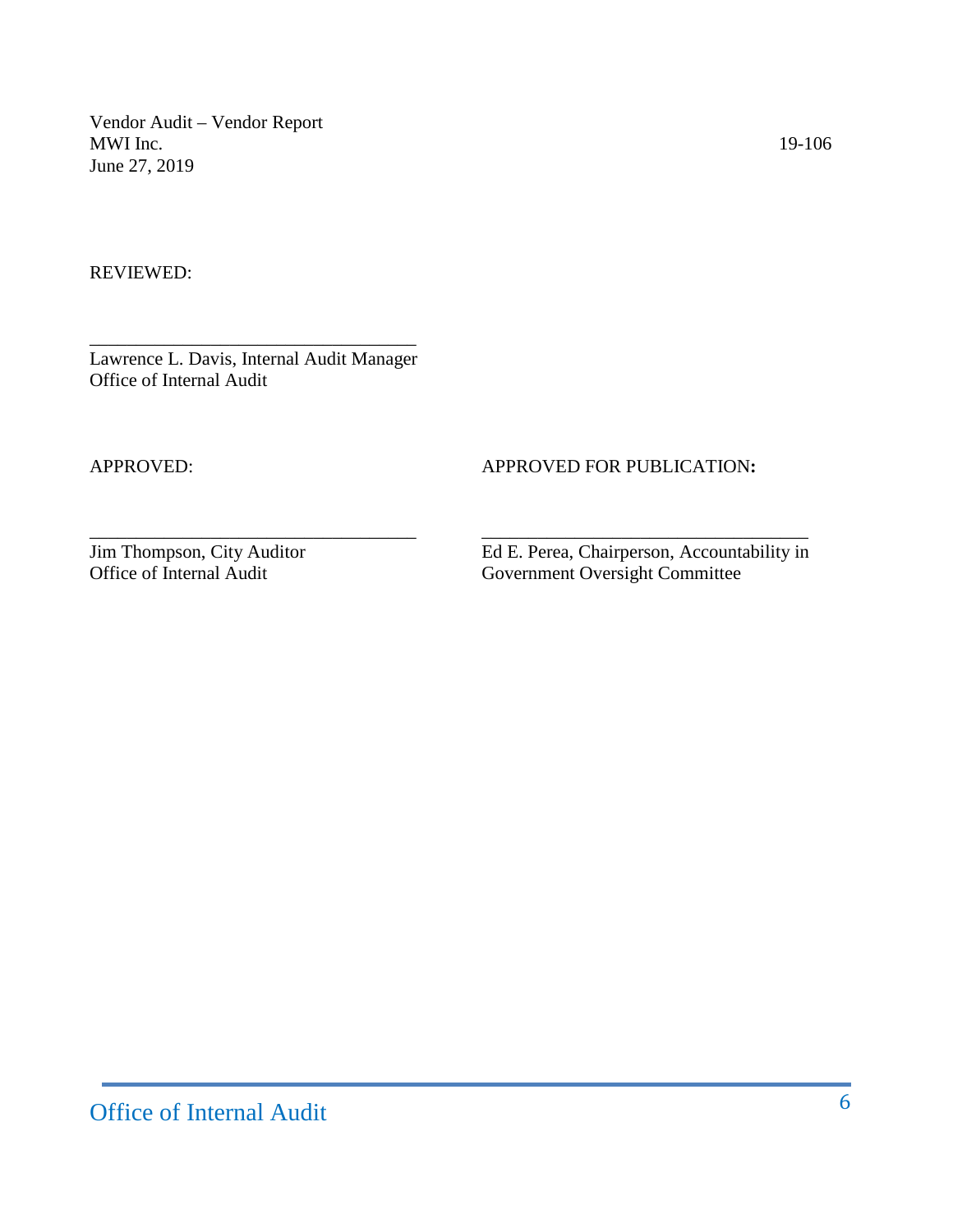#### **APPENDIX A**

### **OBJECTIVE**

The audit objectives were to determine:

- 1. Are the vendor's billings accurate and in conformance with the contract?
- 2. Is the vendor in compliance with the insurance, bonding, and licensing requirements of the contract?

# SCOPE AND LIMITATIONS

Our audit did not include an examination of all functions and activities related to MWI's contract. Our scope was limited to the objectives above.

This report and its conclusions are based on information taken from a sample of transactions and do not represent an examination of all related transactions and activities. The audit report is based on our examination of activities through the completion of fieldwork on May 13, 2019 and does not reflect events or accounting entries after that date.

In performance audits, a deficiency in internal control exists when the design or operation of a control does not allow management or employees, in the normal course of performing their assigned functions, to prevent, or detect and correct (1) impairments of effectiveness or efficiency of operations, (2) misstatements in financial or performance information, or (3) noncompliance with provisions of laws, regulations, contracts, or grant agreements on a timely basis. A deficiency in design exists when (a) a control necessary to meet the control objective is missing or (b) an existing control is not properly designed so that, even if the control operates as designed, the control objective is not met. In the performance audit requirements, the term significant is comparable to the term material as used in the context of financial statement engagements. A deficiency in operation exists when a properly designed control does not operate as designed, or when the person performing the control does not possess the necessary authority or qualifications to perform the control effectively.

Our consideration of internal control was for the limited purpose described in our audit objectives and was not designed to identify all deficiencies in internal control. Therefore, unidentified deficiencies may exist. Accordingly, we do not express an opinion on the effectiveness of MWI's internal control.

As part of the performance audit, we tested MWI's compliance with certain provisions of laws, regulations, contracts, and agreements and noncompliance with which could directly and significantly affect the objectives of the audit. However, opining on compliance with those provisions was not an